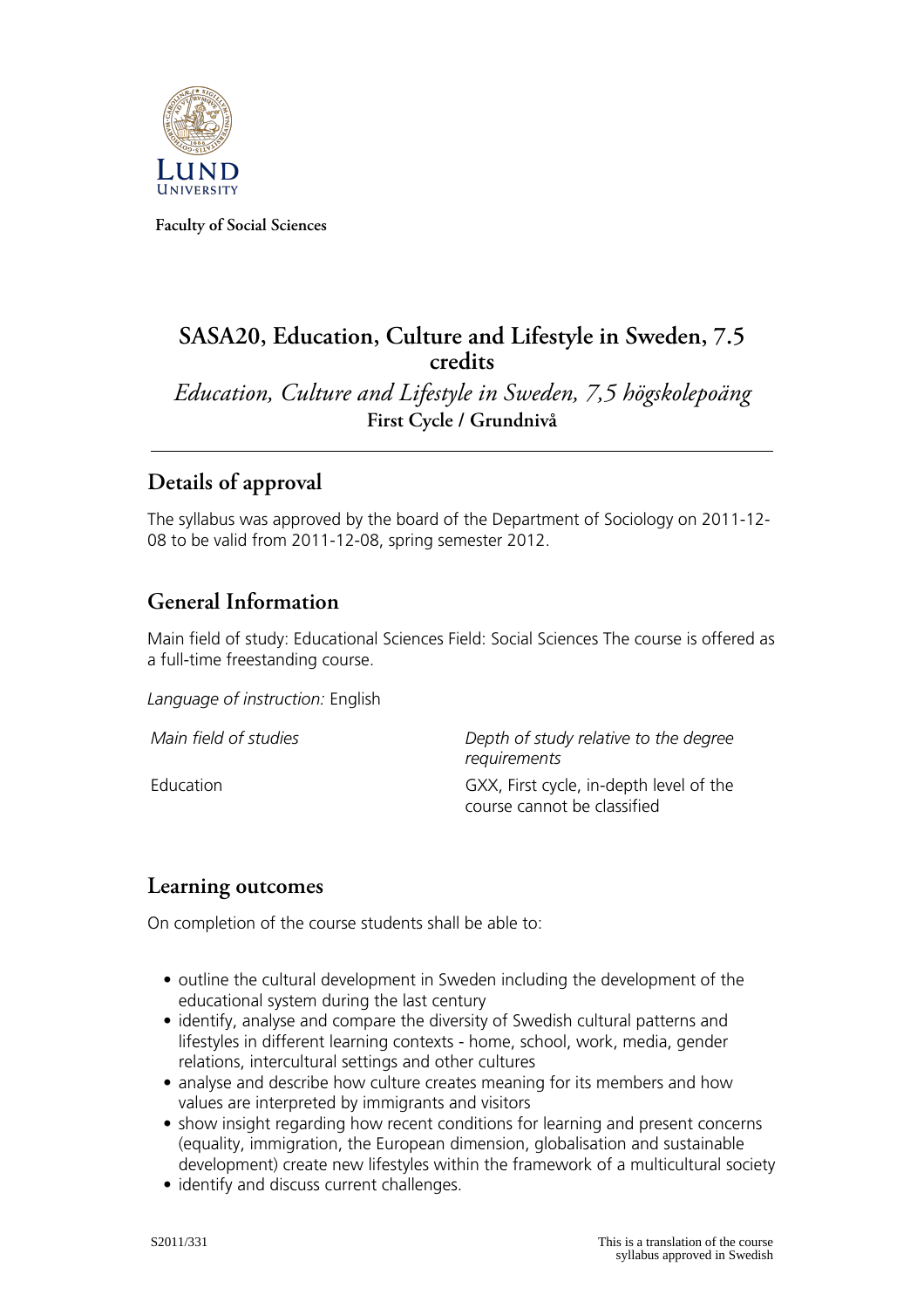#### **Course content**

The course aims to promote basic knowledge and understanding of heterogeneous modern Swedish society through the study of education, culture and lifestyles in Sweden. Cultural development in Sweden, including the development of the educational system during the last century, is introduced and discussed. The diversity of cultural patterns in different learning contexts - home, school, work, media, gender relations, intercultural settings - are described, analysed and compared. How does culture create meaning for its members and how are values interpreted by immigrants and visitors? New conditions for learning and present concerns (equality, immigration, the European dimension, globalisation and sustainable development) create new lifestyles which are discussed within the framework of a multicultural society with its current problems and possibilities.

## **Course design**

Teaching takes place in the form of lectures, seminars and group work.

Attendance at seminars and group work is compulsory unless there are special grounds. An alternative form or date for compulsory components is offered to students who are not able to complete a compulsory component owing to circumstances beyond their control, e.g. accident, sudden illness or similar. This also applies to students who have missed teaching because of activities as a student representative.

#### **Assessment**

Examination takes place through written papers which are presented and discussed in a seminar.

Three opportunities for examination are offered in conjunction with the course: a first examination and two re-examinations. Within a year of the end of the course, two further re-examinations on the same course content are offered. After this, further reexamination opportunities are offered but in accordance with the current course syllabus.

*Subcourses that are part of this course can be found in an appendix at the end of this document.*

#### **Grades**

Marking scale: Fail, E, D, C, B, A. The grading scale is A, B, C, D, E or Fail.

The highest grade is A and the lowest passing grade is E. The grade for a non-passing result is Fail. The student's performance is assessed with reference to the learning outcomes of the course. For the grade of E the student must show acceptable results. For the grade of D the student must show satisfactory results. For the grade of C the student must show good results. For the grade of B the student must show very good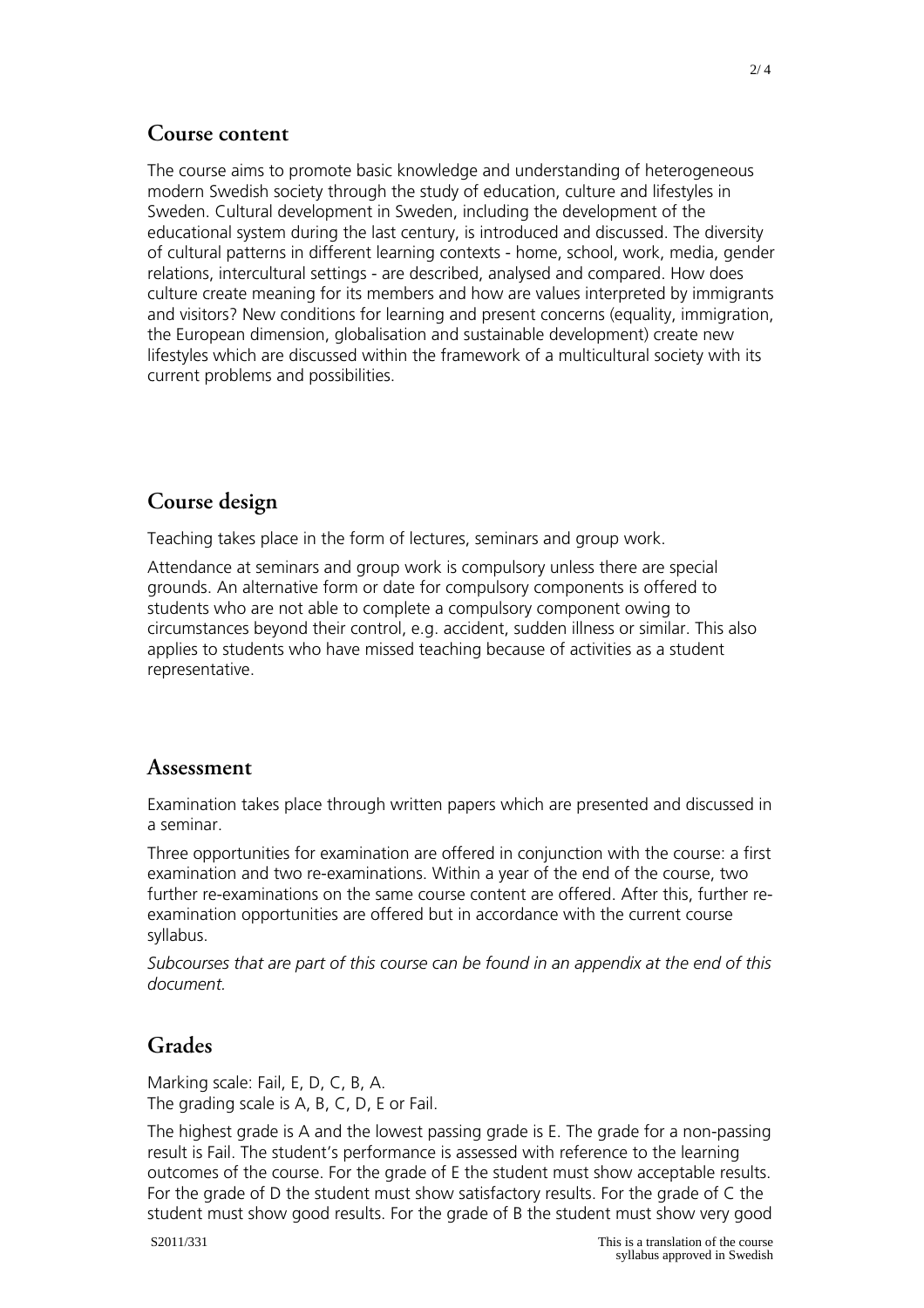results. For the grade of A the student must show excellent results. For the grade of Fail the student must have shown unacceptable results.

#### **Entry requirements**

Basic eligibility for studies at universities or university colleges in Sweden.

Foreign students are exempted from the basic university eligibility requirement of commanding the Swedish language.

# **Further information**

The syllabus was approved by the Board of the Department of Sociology 8th December 2011.

The course replaces SASA12 Education, Culture and Lifestyle in Sweden, 7.5 credits.